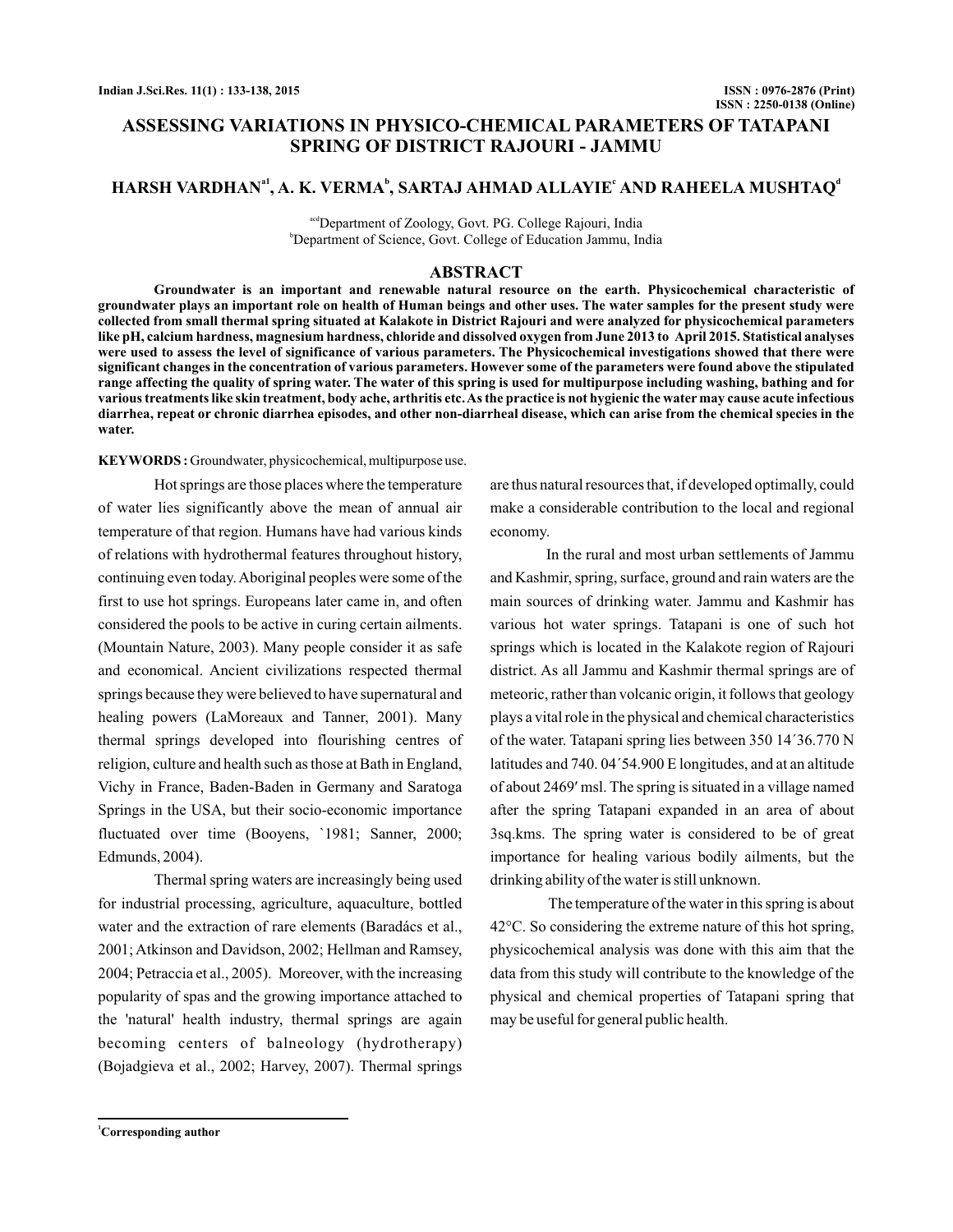| S NO | <b>PARAMETERS</b>       | <b>HIGHEST VALUE</b> | <b>LOWEST VALUE</b> | <b>VALUE RECMONDED</b> |  |  |
|------|-------------------------|----------------------|---------------------|------------------------|--|--|
|      |                         |                      |                     | BY (ISSDW) IS: 10500   |  |  |
|      | <b>CALCIUM HARDNESS</b> | $58.0$ ppm           | $50.0$ ppm          |                        |  |  |
| ↑    | <b>TOTAL HARDNESS</b>   | $470$ ppm            | 440ppm              | 300                    |  |  |
|      | рH                      | 9.2                  | 8.2                 | 6.5 to $8.5$           |  |  |
|      | <b>TEMPERATURE</b>      | $45^{\circ}$         | $35^{\circ}$        | $- -$                  |  |  |
|      | <b>CHLORIDE</b>         | $70.0$ ppm           | $30.0$ ppm          | 250                    |  |  |
|      | <b>FLUORIDE</b>         | $2.0$ ppm            | $1.7$ ppm           | $0.6 \text{ to } 1.2$  |  |  |

**Table 1 : Showing Range of Various Parameters Along With the ISSDW Recommended Values**

| Table 2 : Showing the Total Hardness of Tatapani Spring of District Rajouri from June, 2013 to May, 2015. |  |  |
|-----------------------------------------------------------------------------------------------------------|--|--|
|                                                                                                           |  |  |

| Year | <b>JAN</b>                    | <b>FEB</b>                    | <b>MAR</b>                    | <b>APRL</b>                   | <b>MAY</b>                    | <b>JUNE</b>                   |
|------|-------------------------------|-------------------------------|-------------------------------|-------------------------------|-------------------------------|-------------------------------|
| 2013 |                               |                               |                               |                               |                               | $445.0 \pm 7.07^b$            |
| 2014 | $440.0 \pm 0.00^{\circ}$      | $465.0 \pm 21.2$ <sup>c</sup> | $470.0 \pm 0.0$ <sup>d</sup>  | $445.0 \pm 7.07^b$            | $450.0 \pm 14.1^{\circ}$      | $465.0 \pm 21.2^b$            |
| 2015 | $445.0 \pm 7.07^b$            | $455.0 \pm 21.2^b$            | $470.0 \pm 14.1^a$            | $455.0 \pm 7.07^b$            | $475.0 \pm 7.07^b$            |                               |
| Year | <b>JULY</b>                   | <b>AUG</b>                    | <b>SEP</b>                    | <b>OCT</b>                    | <b>NOV</b>                    | <b>DEC</b>                    |
| 2013 | $470.0 \pm 14.1^{\mathrm{b}}$ | $450.0 \pm 14.1^{\rm b}$      | $475.0 \pm 7.07$ <sup>c</sup> | 460.0 $\pm$ 14.1°             | $455.0 \pm 7.07^b$            | $460.0 \pm 28.2^b$            |
| 2014 | $465.0 \pm 21.2^a$            | $460.0 \pm 0.00^{\rm b}$      | $475.0 \pm 7.07^{\rm b}$      | $460.0 \pm 14.1$ <sup>c</sup> | $450.0 \pm 14.1^{\mathrm{b}}$ | $470.0 \pm 14.1$ <sup>c</sup> |
| 2015 |                               |                               |                               |                               |                               |                               |

(Values are expressed as mean +SD  $[n=2]$ . Value not sharing a common superscript differ significantly P<0.05 (Duncan's multiple range test)

**Table 3 : Showing the pH of Tatapani Spring of District Rajouri from June, 2013 to May, 2015.**

| Year | JAN                        | FEB                        | MAR                                           | APRI                                                                                 | <b>MAY</b> | JUNE                 | JULY                     | AUG                                                                                       | SEP                                                                                                    | ОСТ | <b>NOV</b> | DEC             |
|------|----------------------------|----------------------------|-----------------------------------------------|--------------------------------------------------------------------------------------|------------|----------------------|--------------------------|-------------------------------------------------------------------------------------------|--------------------------------------------------------------------------------------------------------|-----|------------|-----------------|
| 2013 |                            |                            |                                               | $\overline{\phantom{a}}$                                                             |            | $8.5 \pm 70^{\circ}$ | 9.2 $\pm$ .35 $^{\circ}$ |                                                                                           | $9.2 \pm .35$ °   $9.2 \pm .35$ <sup>d</sup>   $8.2 \pm .35$ <sup>a</sup>   $8.2 \pm .35$ <sup>c</sup> |     |            | $92+35^{\circ}$ |
| 2014 | $8.2 \pm .35$ <sup>d</sup> | $9.2 \pm .35$ <sup>e</sup> |                                               | 9.0 $\pm$ 0.0 <sup>c</sup>   8.7 $\pm$ 1.0 <sup>c</sup>   8.5 $\pm$ 0.0 <sup>b</sup> |            | $8.5 \pm .70^{6}$    | $9.2 \pm .35$ °          | $9.2 \pm 35^{\circ}$   $9.2 \pm 35^{\circ}$   $8.2 \pm 35^{\circ}$   $8.2 \pm 35^{\circ}$ |                                                                                                        |     |            | $9.2 + 35^{b}$  |
| 2015 | $9.0 \pm 0.0^a$            |                            | $8.2 \pm .35^{\rm a}$   9.2 $\pm .35^{\rm d}$ | $9.0 \pm 0.0^{\circ}$   8.7 $\pm 1.0^{\circ}$                                        |            |                      |                          |                                                                                           |                                                                                                        |     |            |                 |

Values are expressed as mean +SD  $[n=2]$ . Value not sharing a common superscript differ significantly P<0.05 (Duncan's multiple range test)

### **MATERIALAND METHODS**

Water samples were collected from Tatapani spring of district Rajouri from June, 2013 to May, 2015 in sterile bottles. Temperature was measured by using mercury bulb thermometer insitu. Following physico-chemical properties were studied by using the multi-parameter field water testing kit of Capacity Care and Development Unit (CCDU), Department of PHE Government of Jammu and Kashmir. The statistical analysis was done using SPSS 20 and the minimum, maximum, mean and standard deviations

were calculated for each parameter. ANOVA were applied to test the significance of the differences between the groups.

## **RESULTSAND DISCUSSION**

As far as the physical characteristics of the water is considered the water appeared transparent with clear bottom and the substrata comprised of small stones. Algal mats floating on the surface were noticed. Moreover a striking physical feature observed was sulfur like odor of the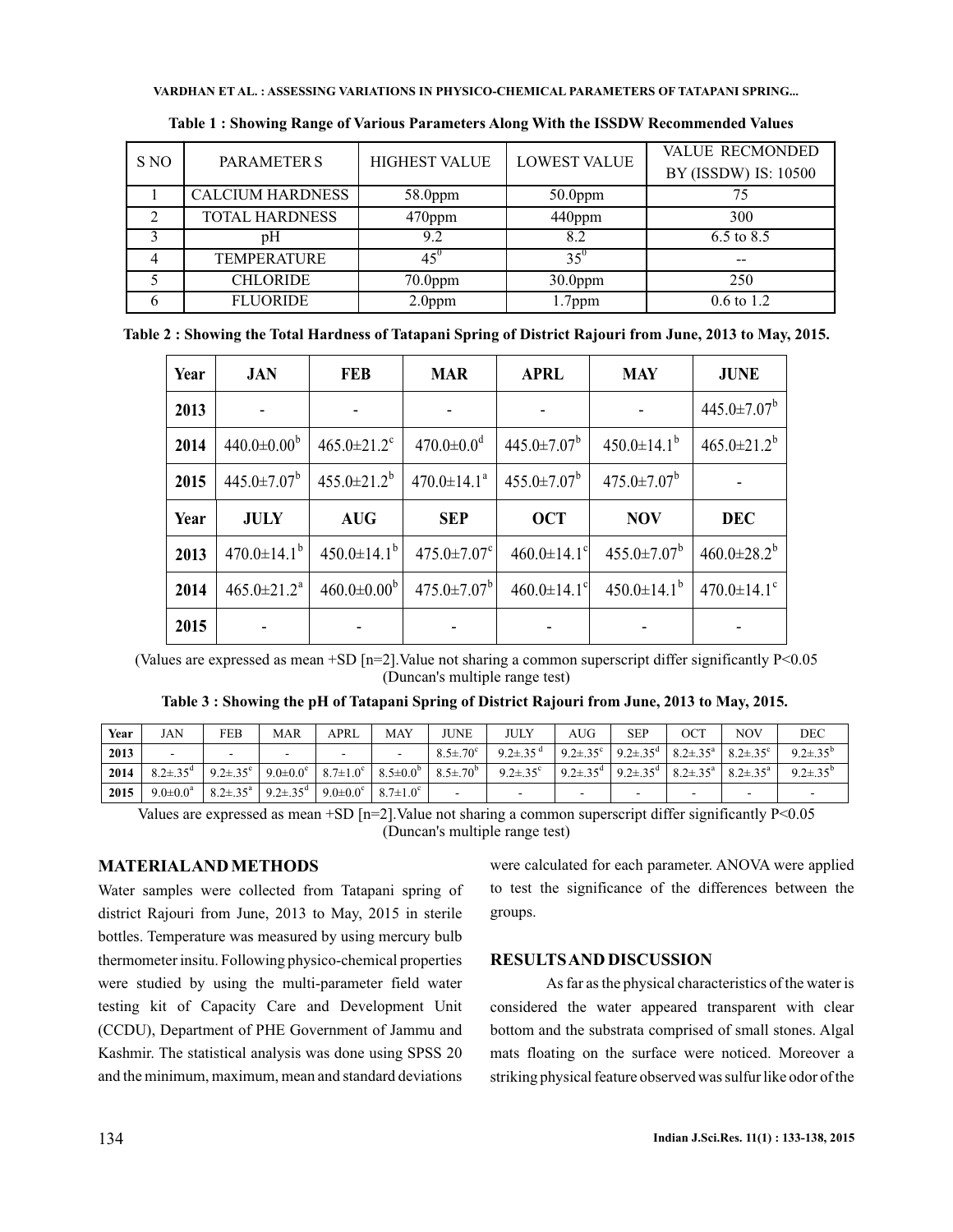

**Figure1 : Showing the Total Hardness of Tatapani Spring of District Rajouri from June, 2013 to May, 2015**



**Figure 2 : Showing the pH of Tatapani Spring of District Rajouri from June, 2013 to May, 2015.**

| Year | JAN                        | FEB                         | <b>MAR</b>                  | APRL                         | <b>MAY</b>                   | <b>JUNE</b>             | <b>JULY</b>                | <b>AUG</b>             | <b>SEP</b>                   | <b>OCT</b>                   | NOV                         | <b>DEC</b>             |
|------|----------------------------|-----------------------------|-----------------------------|------------------------------|------------------------------|-------------------------|----------------------------|------------------------|------------------------------|------------------------------|-----------------------------|------------------------|
| 2013 | -                          | $\overline{\phantom{0}}$    | -                           | -                            |                              | $52.0 \pm 5.65^{\circ}$ | $56.0 \pm 5.65^{\text{a}}$ | $56.0 \pm 0.0^a$       | $54.0 \pm 8.48$ <sup>a</sup> | $50.0 \pm 2.82$ <sup>a</sup> | $52.0 \pm 0.0^a$            | $56.0 \pm 0.0^a$       |
| 2014 | $52.0 \pm 5.6^{\circ}$     | $58.0 \pm 2.8^{\mathrm{a}}$ | $50.0 \pm 2.8^{\mathrm{a}}$ | $50.0 \pm 2.8^{\circ}$       | $54.0 \pm 2.8^{\mathrm{a}}$  | $54.0 \pm 8.4^{\circ}$  | $58.0 \pm 2.8^{\circ}$     | $52.0 \pm 5.6^{\circ}$ | $54.0 \pm 8.4^{\circ}$       | $52.0 \pm 0.0^a$             | $54.0 \pm 2.8^{\mathrm{a}}$ | $54.0 \pm 2.8^{\circ}$ |
| 2015 | $52.0 \pm 5.65^{\text{a}}$ | $52.0 \pm 5.65^{\circ}$     | $56.0 \pm 5.65^{\circ}$     | $50.0 \pm 2.82$ <sup>a</sup> | $54.0 \pm 2.82$ <sup>a</sup> |                         | -                          | -                      | -                            | -                            |                             |                        |

**Table 4 : Showing the Calcium Hardness of Tatapani Spring of District Rajouri from June, 2013 to May, 2015**

Values are expressed as mean +SD [n=2]. Value not sharing a common superscript differ significantly  $P<0.05$ (Duncan's multiple range test)



**Figure 3 : Showing the Calcium Hardness of Tatapani Spring of District Rajouri from June, 2013 to May, 2015.**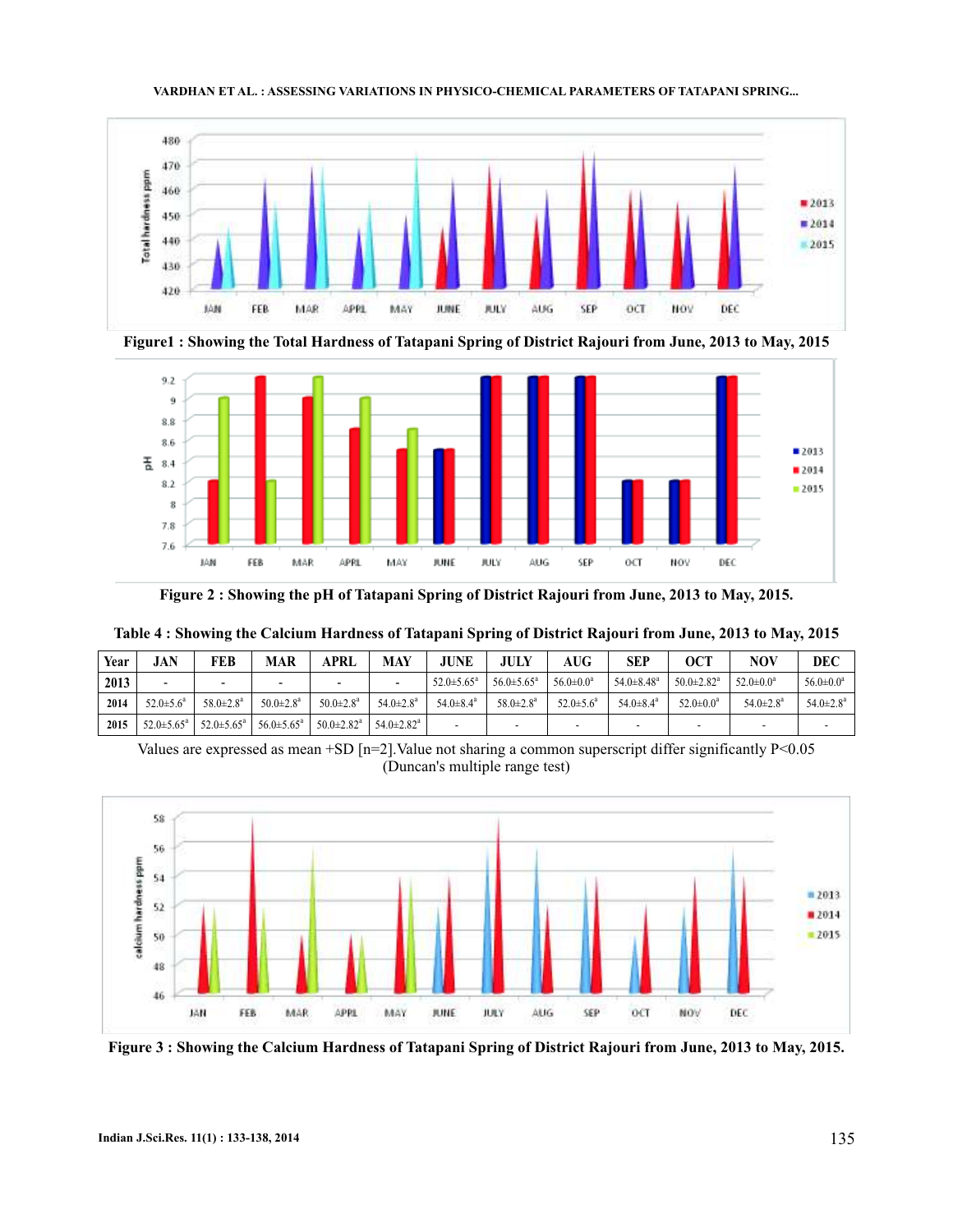| Year | <b>JAN</b>        | FEB                         | MAR                          | APRL                         | MAY                          | <b>JUNE</b>             | JULY                         | AUG               | SEP                     | OCT                          | NOV                          | DEC                         |
|------|-------------------|-----------------------------|------------------------------|------------------------------|------------------------------|-------------------------|------------------------------|-------------------|-------------------------|------------------------------|------------------------------|-----------------------------|
| 2013 | -                 |                             |                              |                              |                              | $55.0 \pm 21.2^{\circ}$ | $45.0 \pm 21.2^a$            | $45.0 \pm 21.2^a$ | $60.0 \pm 14.1^{\circ}$ | $55.0 \pm 7.07^a$            | $35.0 \pm 7.07$ <sup>a</sup> | $70.0 \pm 0.0$ <sup>c</sup> |
| 2014 | $45.0 \pm 21.2^a$ | $50.0 \pm 0.0^{\circ}$      | $50.0 \pm 14.1^{\circ}$      | $30.0 \pm 0.0^a$             | $65.0 \pm 7.07$ <sup>c</sup> | $40.0 \pm 0.0^a$        | $65.0 \pm 7.07$ <sup>c</sup> | $40.0 \pm 14.1^a$ | $60.0 \pm 14.1^{\circ}$ | $45.0 \pm 7.07$ <sup>a</sup> | $55.0 \pm 21.2^a$            | $50.0 \pm 28.2^{\circ}$     |
| 2015 | $50.0 \pm 28.2^b$ | $50.0 \pm 0.0$ <sup>c</sup> | $45.0 \pm 7.07$ <sup>b</sup> | $35.0 \pm 7.07$ <sup>a</sup> | $65.0 \pm 7.07$ <sup>d</sup> |                         |                              |                   |                         |                              |                              |                             |

**Table 5 : Showing the Chloride of Tatapani Spring of District Rajouri from June, 2013 to May, 2015**

Values are expressed as mean +SD  $[n=2]$ . Value not sharing a common superscript differ significantly P<0.05 (Duncan's multiple range test)



**Figure 4 : Showing the Chloride of Tatapani Spring of District Rajouri from June, 2013 to May, 2015.**

| Year | <b>JAN</b>               | FEB                   | <b>MAR</b>            | APRL                  | <b>MAY</b>           | <b>JUNE</b>               | <b>JULY</b>           | $A\overline{U}G$      | <b>SEP</b>                 | <b>OCT</b>                 | <b>NOV</b>               | <b>DEC</b>            |
|------|--------------------------|-----------------------|-----------------------|-----------------------|----------------------|---------------------------|-----------------------|-----------------------|----------------------------|----------------------------|--------------------------|-----------------------|
| 2013 |                          |                       |                       |                       |                      | $1.75 \pm .35^{\text{a}}$ | $2.0 \pm 0.0^{\circ}$ | $1.7 \pm .35^{\rm a}$ | $1.7 \pm .35^{\circ}$      | $1.7 \pm .35^{\rm a}$      | $1.7 \pm .35^{\circ}$    | $1.7 \pm .35^{\circ}$ |
| 2014 | $1.7 \pm .35^{\text{a}}$ | $2.0 \pm 0.0^{\circ}$ | $1.7 \pm .35^{\rm a}$ | $1.7 \pm .35^{\rm a}$ | $.7 \pm .35^{\circ}$ | .7 $\pm$ 0.0 <sup>a</sup> | $1.7 \pm .35^{\rm a}$ | $1.7 \pm .35^{\circ}$ | $2.0 \pm 0.0$ <sup>c</sup> | $1.7 \pm .35$ <sup>a</sup> | $1.7 \pm .35^{\text{a}}$ | $1.7 \pm .35^{\rm a}$ |
| 2015 | $2.0 \pm 2.0^{\circ}$    | $1.7 \pm 1.7^{\rm a}$ | $1.7 \pm 1.7^{\rm a}$ | $1.7 \pm 1.7^{\rm a}$ | $.7 \pm 1.7^{\circ}$ |                           |                       |                       |                            |                            |                          |                       |

**Table 6 : Showing the Flouride of Tatapani Spring of District Rajouri from June, 2013 to May, 2015**

Values are expressed as mean +SD [n=2]. Value not sharing a common superscript differ significantly  $P<0.05$ (Duncan's multiple range test)



**Figure 5 : Showing the fluoride of Tatapani spring of district Rajouri from June, 2013 to May, 2015**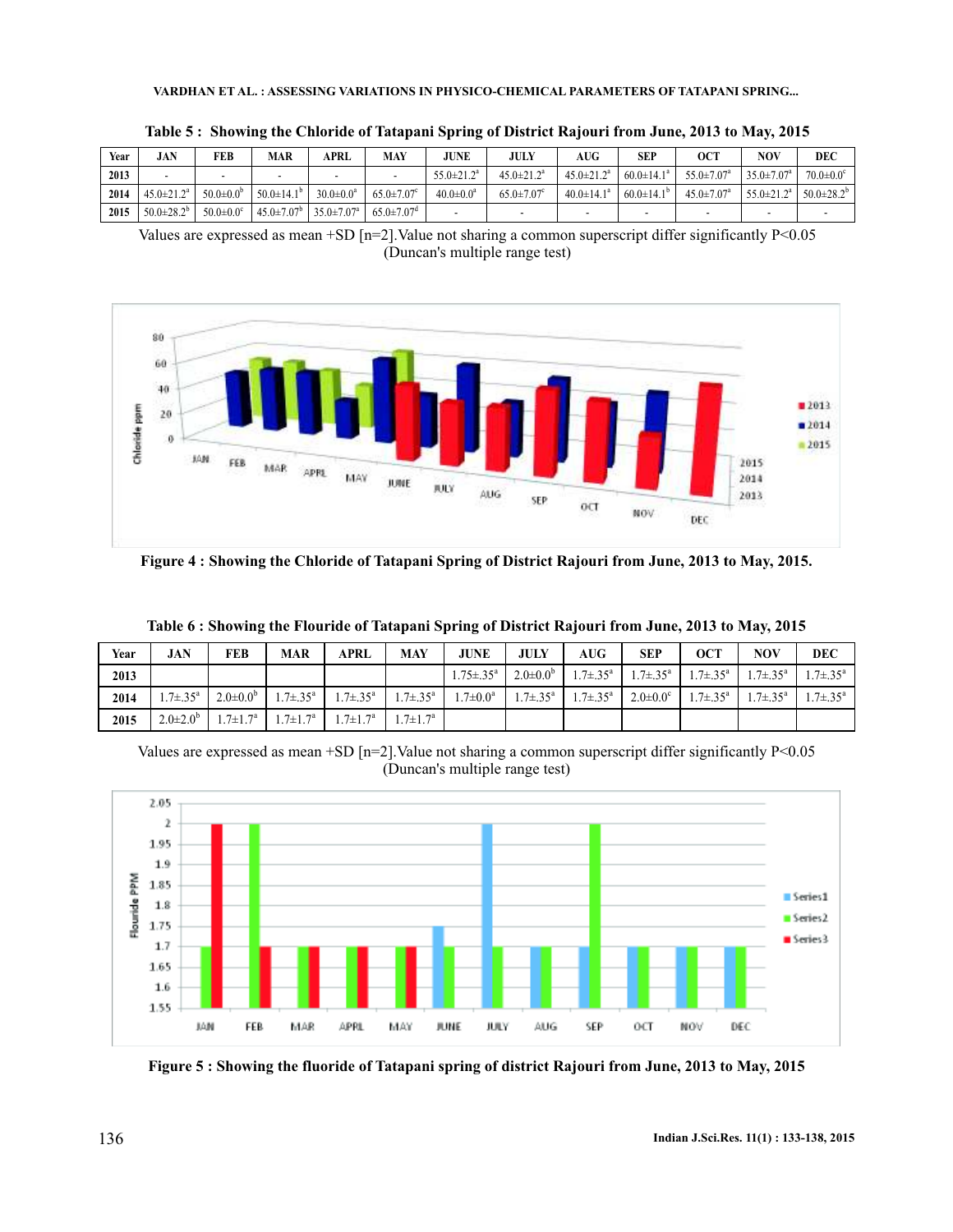water.A hot spring or a hydrothermal spring is a place where warm or hot groundwater issues from the earth on a regular basis for at least a predictable part of the year, and is significantly above the ambient ground temperature. During the present investigation the temperature of the hot spring water was observed to vary from 35 to 45°C. The physico-chemical parameters are shown in table (2-6) and figures  $(1-5)$ .

The concentrations of Calcium hardness, ranged from 50.ppm - 58.0 ppm. The minimum value of calcium hardness is 50.0 ppm and the maximum value of calcium hardness is 58.0 respectively which is less than the requirement desirable limits as prescribed by the Indian Standard Specifications for Drinking Water (table 1). The permissible limit of calcium hardness as per Indian Standard Specifications for drinking water in the absence of alternate source is 200mg/l. The main sources of calcium in natural water are various types of rocks, industrial waste and sewage. (Choudhary et al., 2011) There is evidence that hard water plays a role in heart diseases (Sastry et al 1998).

The value of total hardness ranged from 440 ppm to 475 ppm respectively. The minimum value of total hardness was found 440 ppm and the maximum value is 470 ppm which falls within the permissible limit of Indian Standard Specifications for Drinking Water and WHO. But it is much higher than the permissible limit as prescribed by BIS. The hardness of water is not pollution parameter but indicates water quality mainly in terms of  $Ca^{2+}$  and  $Mg^{2+}$ expressed as  $CaCO<sub>3</sub>$  (De, A.K, 2006). The water containing excess hardness is not desirable for potable water. It consumes more soap during washing of clothes. As per Moyle et al. (1956) all value above 64 mg/l comes under the category of hard water.

pH indicates the intensity of acidic or basic character at a given temperature. Measurement of pH is one of the most important and most frequently used tests in determining water quality. During the present study, pH was observed from 8.2-9.2 which is greater than the requirement desirable Limit (6.5-8.5) recommended by Indian standard specifications for drinking water (IS) due to greater photosynthetic activity and greater utilization of the  $CO<sub>2</sub>($ Nwachukwu et al., 2010). Every phase of water treatment

and water supply like acid-base neutralization, water softening, precipitation, coagulation, disinfection, corrosion control etc is pH dependent. (Choudhary et al., 2011). Thus it can be incidental from the above reference that pH and water palatability are directly related. A measure of the hydrogen ion concentration; pH of 7.0 indicates a neutral solution, pH values smaller than 7.0 indicate acidity, pH values larger than 7.0 indicate alkalinity. Water generally becomes more corrosive with decreasing pH; however, excessively alkaline water also may be corrosive (U.S. Environmental Protection Agency (1994).

Chloride is an anion found in variable amount in groundwater. Chloride may present naturally in groundwater and may also originate from diverse sources such as weathering, leaching of sedimentary rocks and infiltration of seawater etc. (Rout and Sharma, 2011) The spring was characterized by low chloride concentration ranging from 30.0 ppm and 70.0 ppm, which is lesser than the requirement desirable Limit recommended by Indian Standard Specifications for Drinking Water (IS) and WHO (250ppm). Large concentrations increase the corrosiveness of water and, in combination with sodium, give water a salty taste (U.S. Environmental Protection Agency (1994). Chlorides occur naturally in all types of waters. The chloride concentration serves as an indicator of pollution (Hasalam, 1991).

The value of fluoride was found in the range of 1.7 mg/l to 2.0 mg/l found to be above the permissible limit as prescribed by Indian Standard Specifications for Drinking Water. A fluoride concentration of approximately 1.0 mg/l in drinking water effectively reduces dental caries without harmful effects on the health. Fluoride may occur naturally in water or it may be added in controlled amounts. Flourosis may occur when the fluoride level exceeds the recommended limits. (Choudhary et al., 2011).

Analysis of variance has shown that the physiochemical parameters of Tatapani collected during the period of investigation differ significantly (Table 2-6). The data from the present study shows that, some of the parameters measured are not within the acceptable range for drinking or domestic water like fluoride whose